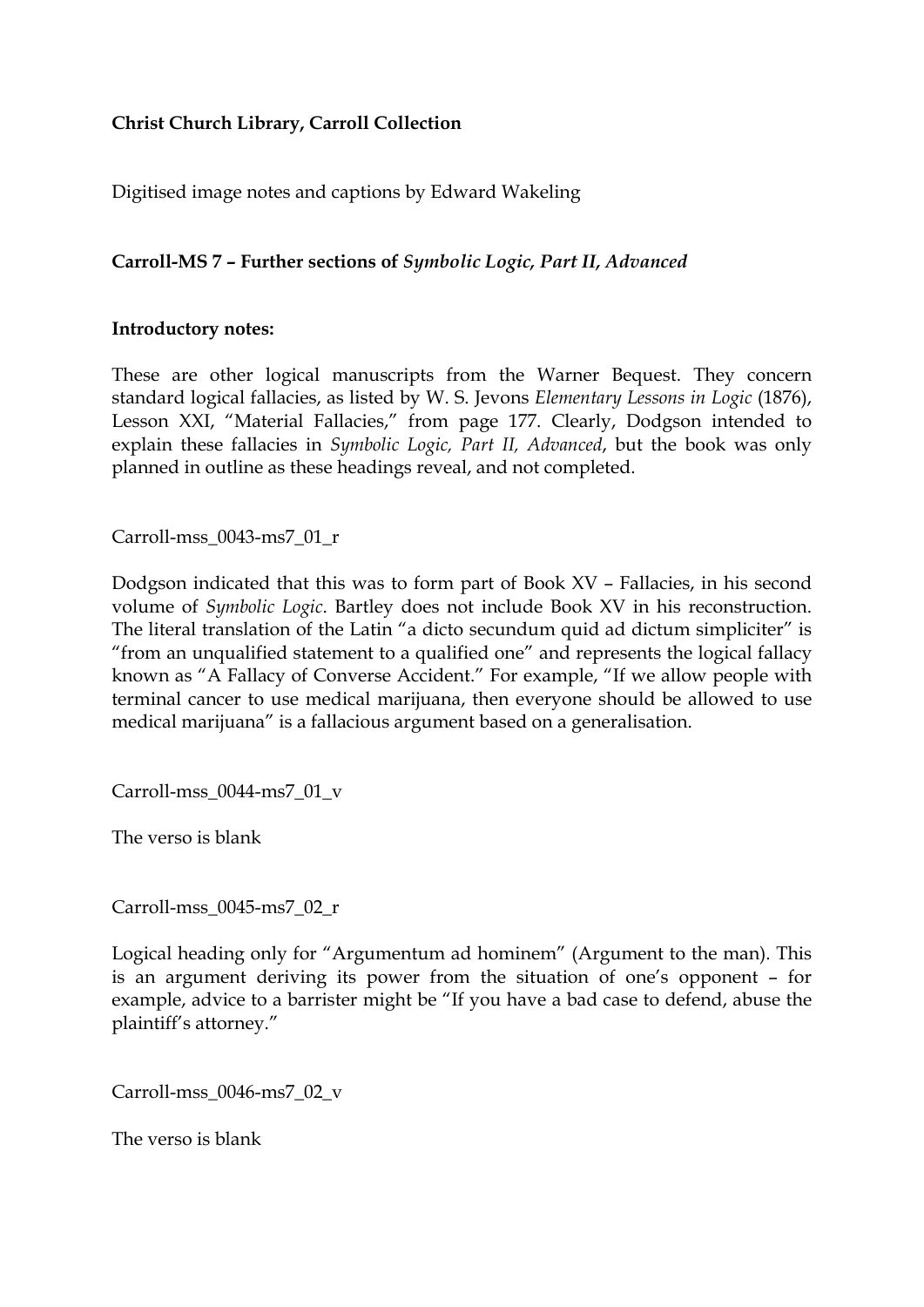Carroll-mss\_0047-ms7\_03\_r

The "change of epoch" is Dodgson's heading for more fallacious arguments – two examples are given. The first example comes from W. S. Jevons' *Elementary Lessons in Logic* (1876), page 319, number 64. The second example, described as ancient, is probably Aristotelian.

Carroll-mss\_0048-ms7\_03\_v

The verso is blank

Carroll-mss\_0049-ms7\_04\_r

The heading, "Denying what has not been asserted," is exemplified by an argument of Dodgson's own invention, as shown by his monogram.

Carroll-mss\_0050-ms7\_04\_v

The verso is blank

Carroll-mss\_0051-ms7\_05\_r

Dodgson provides the heading "Ignoratio Elenchi" (Irrelevant Conclusion) to indicate that he intended to include a section on this form of fallacious argument. It involves arguing to the wrong point or proving one thing in such a manner that it is supposed to be something else that is proved. The literal translation of the Latin is "an ignoring of a refutation." For example, "I should not pay a fine for reckless driving. There are dangerous criminals on the street and the police should be chasing them instead of me." This fallacy might be colloquially called "missing the point."

Carroll-mss\_0052-ms7\_05\_v

The verso is blank

Carroll-mss\_0053-ms7\_06\_r